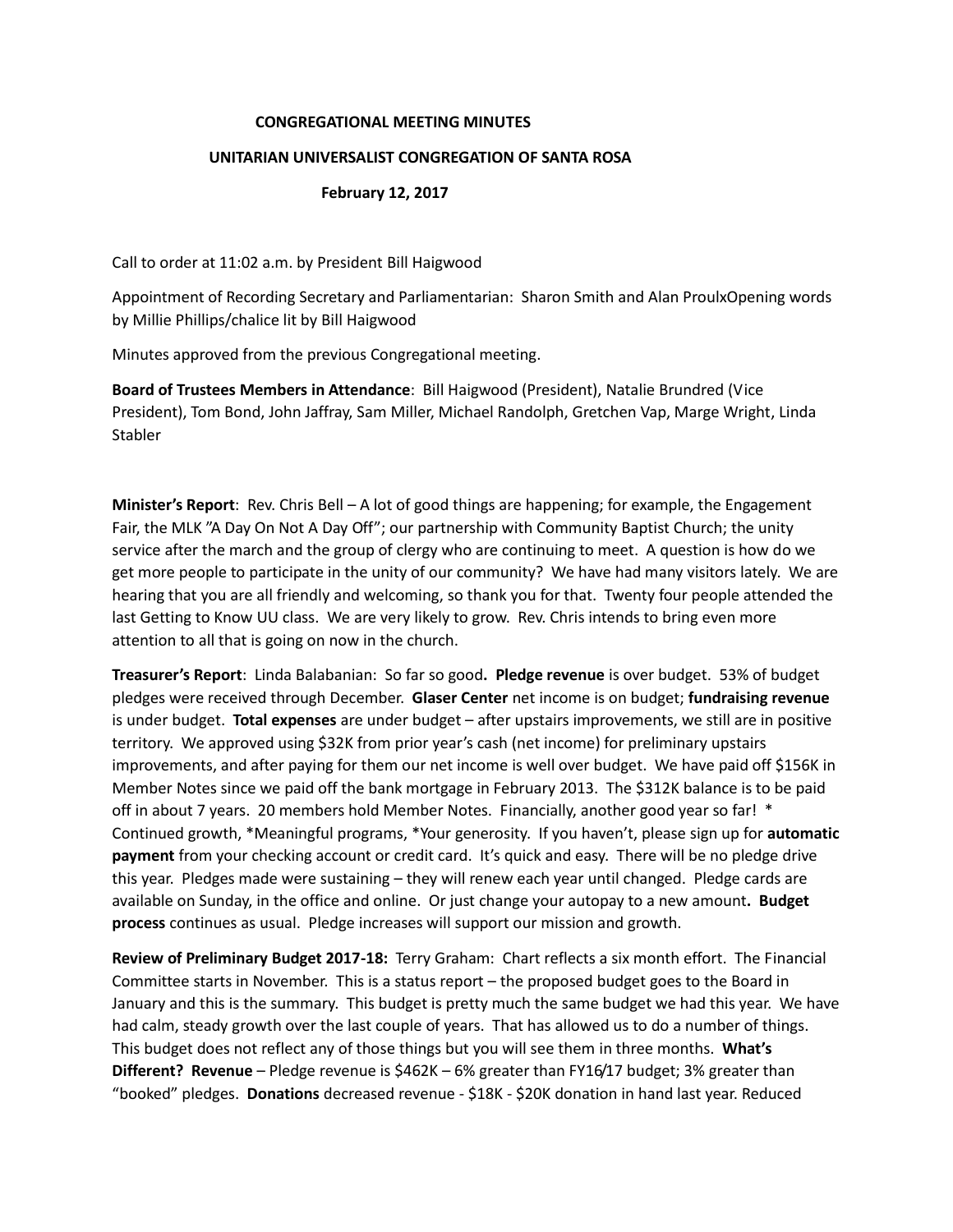**long-term rental** income - \$24K; pre-school income is in FY16/17 budget**. What's Different? Expenses** – decreased employee expenses - \$12K (Medicare insurance advantage); no intern minister; staff salary increases in budget. Repairs & maintenance - \$14K, no building 545 changes. PCD dues: we paid ½ of the dues but will end up paying them all. Supplies, utilities, notes +\$5K. **June considerations** – how will this be different in June when we vote on it? If the pre-school goes and we have that revenue, then we will propose a part-time Assistant Minister.

**"It Won't Happen Here" Declaration from the Advocates for Social Justice** –**VOTING ITEM**. The Advocates approved this and took it to the Board who approved it. Now it's before the Congregation for your vote. Declaration was read. **MOTION TO ACCEPT THIS DECLARATION WAS MADE: Seconded. All in favor with one opposition. Motion passed.** 

**UUA Pledge of Conscience**: Millie Phillips –**VOTING ITEM**. Declaration of Conscience was read. We are in dangerous times in history. We need to step up our actions regarding social justice. **MOTION MADE TO CHANGE THIS ITEM FROM "UUA DECLARATION OF CONSCIENCE" TO "UUA AND UUSCR DECLARATION OF CONSCIENCE**". **Motion to approve this change was moved and seconded. All in favor. MOTION TO SUPPORT THE UUA AND UUSCR DECLARATION OF CONSCIENCE WAS MADE AND SECONDED. APPROVED BY ALL.**

**Stewardship Team Presentation**: Erin Howseman – Erin stated that during her time as a Worship Associate she discovered why she was so pleased to be a UU. Now being chair of the Stewardship team, she sees that even more. One of the things she loves about the congregation is that we have so many opportunities to grow. It's common to hear from others how much this place means to them. (Video presented) We receive in proportion to what we give via labor and finances. Please try to raise your pledge – look toward 5-10% of your income.

**Update on Preschool negotiations**: Barrie Noe – Cypress pre-school advised us they were unable to continue toward rental but referred us to Community Pre-School. We met with the principals on December 27 and February 9. They are very interested in working with us to sign a lease for a mid-August start. We are very impressed with them. They pay their teachers more than any other teachers in the county and provide insurance. They share UU values. Their architect and contractors have visited the building to see about modifying the restroom in the back of the building.

**Renaming Room 545 "The John Durr Room" – VOTING ITEM**. Bill Haigwood indicated he had heard from quite a few people about an interest in naming this room after a very important person. Since this appeared on the agenda, it has been learned there might be some other thoughts. How do we proceed with naming this room? Much discussion from the audience ensued regarding the process and an objection to what appears to be a lack of democracy in this decision. Differences in opinion were expressed about the name. After much discussion, decision made to take this issue back to the BOT and work out a process for the naming so that all the congregants can participate. **MOTION MADE TO TABLE THIS MOTION FOR NOW. SECONDED. ALL IN FAVOR.** 

**Creating a Just Society – Yes We Can: Linda Harlow presented as chair of the Social Advocates group.**  Linda indicated this is a very busy group and shared some of the activities they are involved in: Adrienne Swenson award scholarship, film series based on a congregational survey (this year it's been the corruption of democracy), working with legal groups to improve the lives of people all over the world, UUSCR service committee holiday cards and Guest at Your Table (director of UUSC is scheduled for a Hot